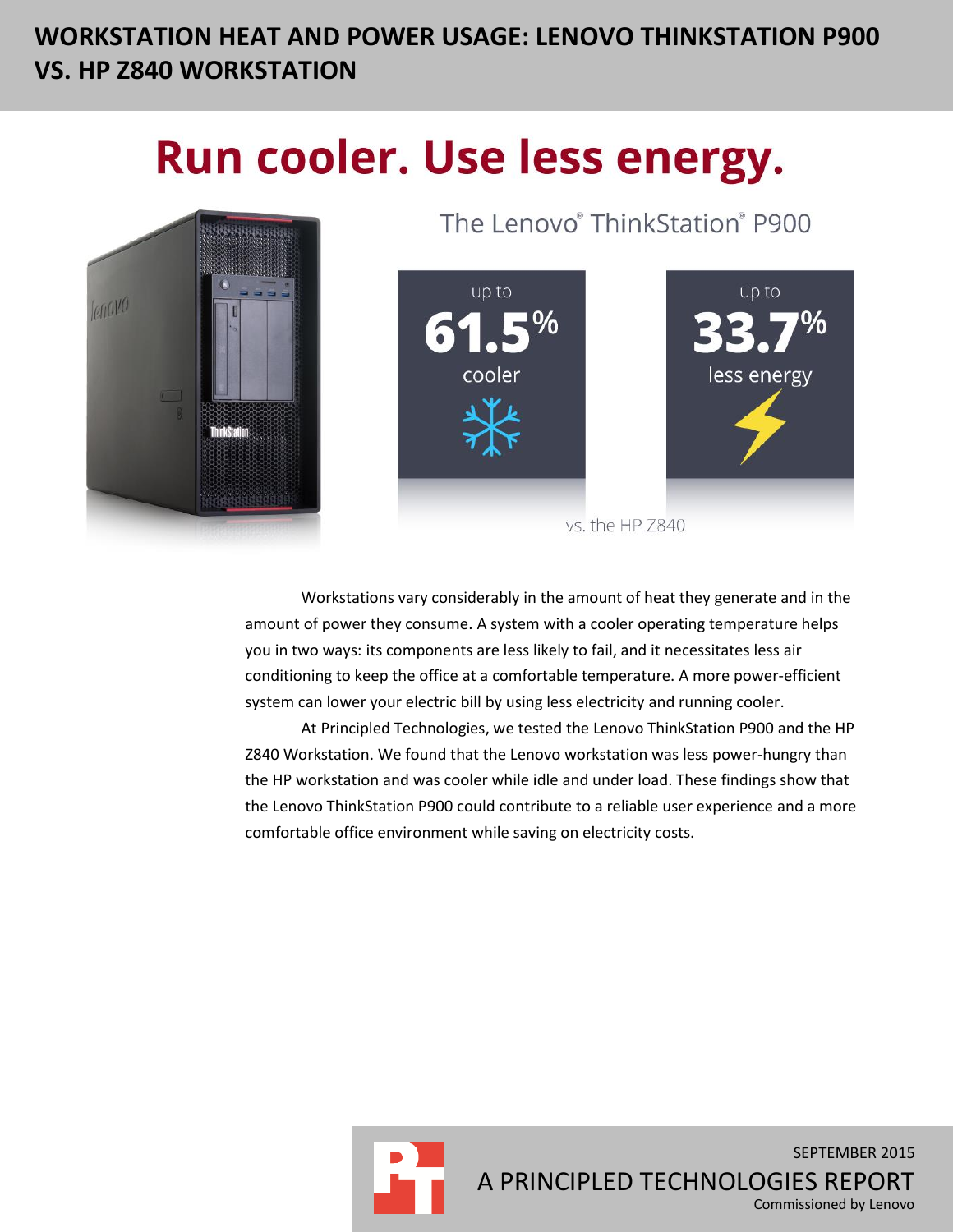# **WHICH WORKSTATION DELIVERS RELIABILITY, POWER-EFFICIENCY, AND A PLEASANT WORK ENVIRONMENT?**

A workstation that generates more heat and uses more power than necessary can be more prone to system failure, can be distracting and uncomfortable for workers, and can boost electricity bills—both because of the power the system itself draws and the power that additional air conditioning uses. To determine how two workstations compared on these fronts, we measured the heat and power consumption of the Lenovo ThinkStation P900 and the HP Z840 Workstation.

We performed the tests while the two systems were idle and again while they were running a heavy workload that consisted of two benchmarks stressing each system's hard disk, processor, and memory.

|                                               | <b>Lenovo ThinkStation</b><br><b>P900</b> | <b>HP Z840</b> | <b>Lenovo ThinkStation</b><br>P900 was |  |  |
|-----------------------------------------------|-------------------------------------------|----------------|----------------------------------------|--|--|
| Heat (degrees Celsius above room temperature) |                                           |                |                                        |  |  |
| <b>Idle</b>                                   |                                           |                |                                        |  |  |
| Average rear system                           | 3.5                                       | 8.2            | 56.9% cooler                           |  |  |
| exhaust fan                                   |                                           |                |                                        |  |  |
| Average of six surface                        | 1.5                                       | 3.9            | 61.5% cooler                           |  |  |
| locations                                     |                                           |                |                                        |  |  |
| <b>Under load</b>                             |                                           |                |                                        |  |  |
| Average rear system                           | 20.0                                      | 15.1           |                                        |  |  |
| exhaust fan                                   |                                           |                |                                        |  |  |
| Average of six surface                        | 5.1                                       | 6.4            | 20.3% cooler                           |  |  |
| locations                                     |                                           |                |                                        |  |  |
| Power usage (watts)                           |                                           |                |                                        |  |  |
| Average while idle                            | 82.8                                      | 124.8          | Used 33.7% less power                  |  |  |
| Average under load                            | 404.5                                     | 447.9          | Used 9.7% less power                   |  |  |

Figure 1 presents highlights of our test results.

**Figure 1: Test results summary. Lower numbers are better.**

For detailed specifications of our test systems, see [Appendix A.](#page-4-0) For details of our testing, see [Appendix B.](#page-7-0)

### **COOL UNDER PRESSURE**

The operating temperatures of computers vary considerably. While one advantage of a cooler workstation is obvious—no one wants a hot office—workstations running at cooler temperatures also bring other benefits.

Excess heat can cause hard drives, CPUs, memory, and other components to fail. For example, overheating can expand hard drive platters, causing hard drive failure. At the very least, excess heat can reduce the drive's effective operating life. According to a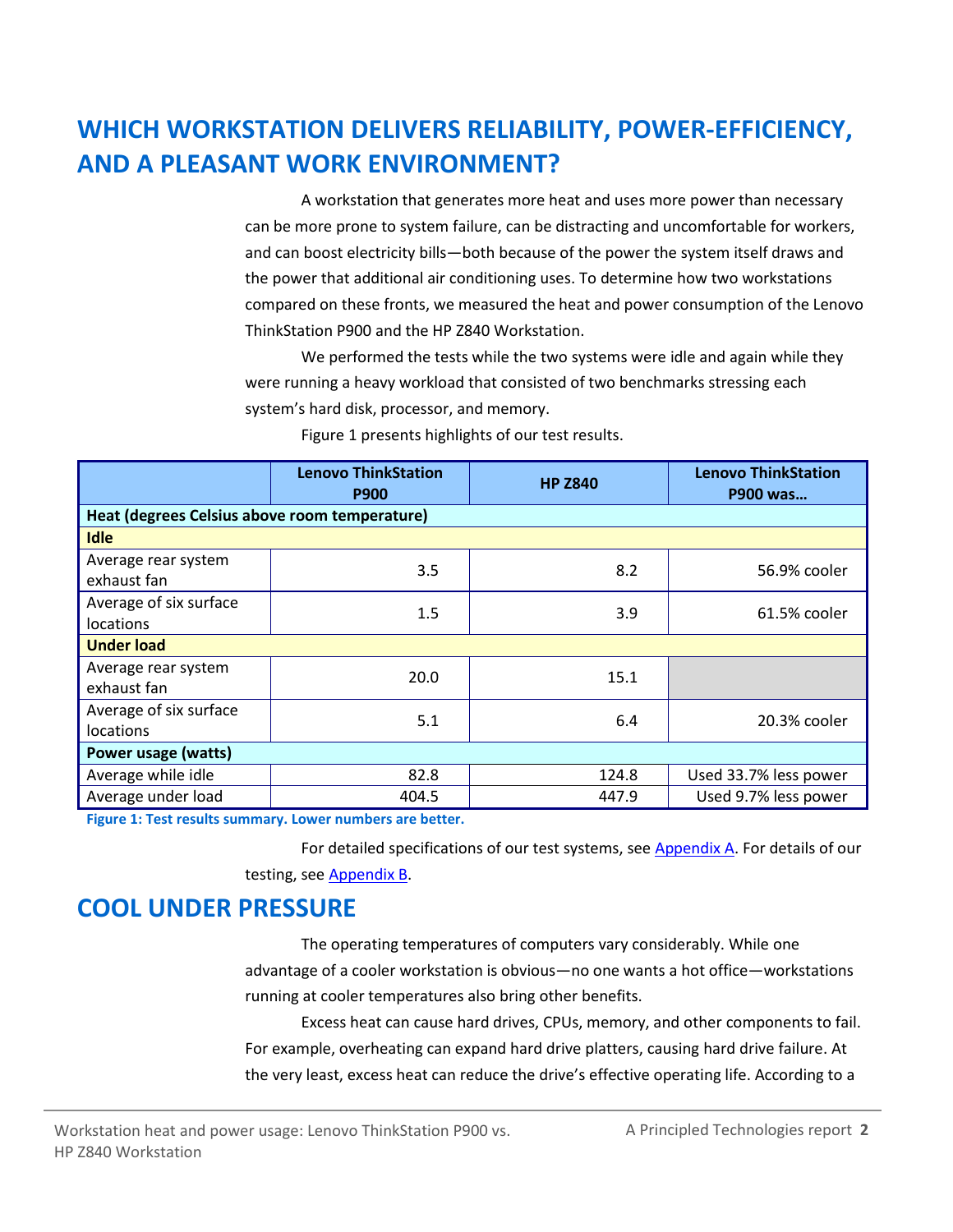recent Fujitsu white paper, hard disk manufacturers now suggest cooler operating temperatures for drive enclosures.<sup>1</sup> Because many users fail to back up their data on a regular basis, adequate ventilation and cooling in a workstation can help significantly to avoid problems such as catastrophic data loss due to hard drive failure.

Many workers are not fortunate enough to have control over the climate in their offices. Not only do workstations with higher operating temperatures place extra wear on hardware, but they can make an already warm office even more uncomfortable.

With system reliability and user comfort in mind, we measured the temperature of several external spots on the two workstations while they were idle and while they were running a heavy workload. Given that most workstations run 24 hours a day, we believe the most appropriate measure of thermal performance is the temperature of the air exiting the rear exhaust when the workstation is idle.

For each of the locations, we measured the temperature three times and noted the number of degrees Celsius each measurement deviated from the ambient room temperature. Because the ambient temperature varied throughout our testing, the temperature difference between the ambient temperature and the surface temperature we recorded for each system makes the fairest comparison. As Figure 2 shows, the Lenovo ThinkStation P900 ran cooler idle and while under load.



**Figure 2: When idle and under load, the Lenovo ThinkStation P900 ran cooler than the HP workstation.**

 $\overline{a}$ <sup>1</sup> [www.fujitsu.com/downloads/COMP/fcpa/hdd/sata-mobile-ext-duty\\_wp.pdf](http://www.fujitsu.com/downloads/COMP/fcpa/hdd/sata-mobile-ext-duty_wp.pdf)

Workstation heat and power usage: Lenovo ThinkStation P900 vs. A Principled Technologies report 3 HP Z840 Workstation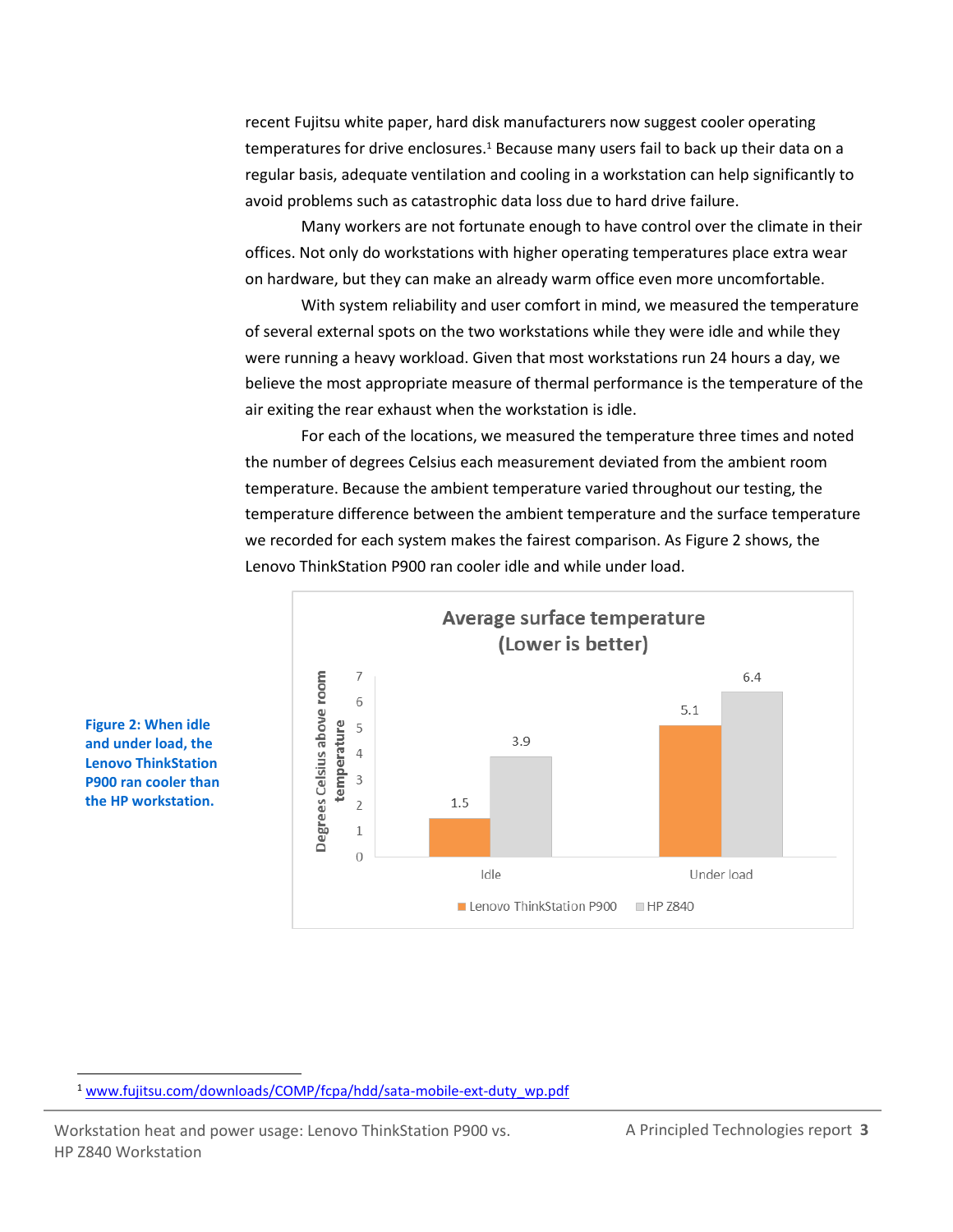### **LESS POWER USED IS BETTER**

A workstation that uses less power can save you money when the electric bill comes. As Figure 3 shows, when the two systems were idle, the Lenovo ThinkStation P900 used 33.7 percent less power than the HP workstation. We used an Extech® Power Analyzer to measure power consumption.



**Figure 3: When idle, the Lenovo ThinkStation P900 used up to 33.7 percent less power than the HP workstation.**

# **IN CONCLUSION**

A workstation that runs coolly and uses less power is a great asset to workers and the companies they work for. In our tests, both when idle and when under load, the Lenovo ThinkStation P900 generally ran at lower surface temperatures and used less power than the HP Z840 Workstation. These findings show that the Lenovo ThinkStation P900 could meet the needs of those who want to provide a reliable, comfortable work environment while using less power.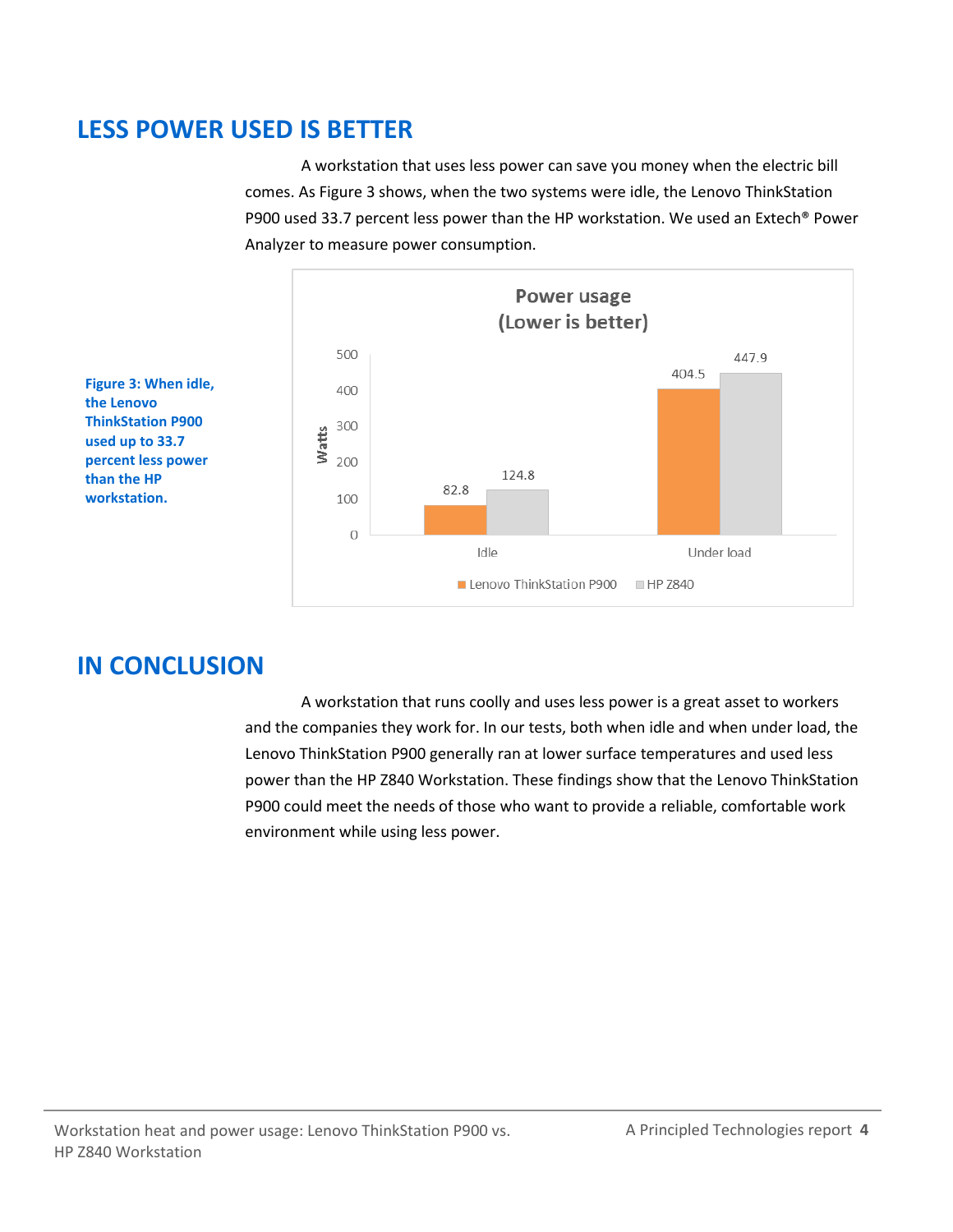# <span id="page-4-0"></span>**APPENDIX A: DETAILED SYSTEM CONFIGURATION**

Figure 4 presents detailed configuration information for the two systems we tested.

| <b>System</b>                                  | <b>Lenovo ThinkStation P900</b>          | <b>HP Z840 Workstation</b>                    |
|------------------------------------------------|------------------------------------------|-----------------------------------------------|
| General                                        |                                          |                                               |
| Number of processor packages                   | $\overline{2}$                           | $\overline{2}$                                |
| Number of cores per processor                  | 10                                       | 10                                            |
| Number of hardware threads per<br>core         | 2                                        | $\overline{2}$                                |
| Total number of processor<br>threads in system | 40                                       | 40                                            |
| System power management<br>policy              | <b>ThinkCentre Default</b>               | Balanced                                      |
| Processor power-saving option                  | Enhanced Intel® SpeedStep®<br>Technology | <b>Enhanced Intel SpeedStep</b><br>Technology |
| <b>CPU</b>                                     |                                          |                                               |
| Vendor                                         | Intel                                    | Intel                                         |
| Name                                           | Xeon®                                    | Xeon                                          |
| Model number                                   | E5-2687W v3                              | E5-2687W v3                                   |
| Stepping                                       | M <sub>0</sub>                           | M <sub>0</sub>                                |
| Socket type                                    | Socket 2011 LGA                          | Socket 2011 LGA                               |
| Core frequency (GHz)                           | 2.3 GHz - 3.0 GHz (Turbo)                | 2.3 GHz - 3.0 GHz (Turbo)                     |
| L1 cache                                       | 10 x 32 KB + 10 x 32 KB                  | 10 x 32 KB + 10 x 32 KB                       |
| L <sub>2</sub> cache                           | 10 x 256 KB                              | 10 x 256 KB                                   |
| L3 cache                                       | <b>25 MB</b>                             | 25 MB                                         |
| <b>Platform</b>                                |                                          |                                               |
| Vendor                                         | Lenovo                                   | <b>HP</b>                                     |
| Motherboard model number                       | N/A                                      | 2129                                          |
| Motherboard chipset                            | Intel C600                               | Intel C600                                    |
| <b>BIOS name and version</b>                   | Lenovo A6KT73AUS (06/04/2015)            | HP M60 v01.58 (06/09/2015)                    |
| <b>Memory module(s)</b>                        |                                          |                                               |
| Vendor and model number                        | Hyundai Electronics<br>HMA41GR7MFR4N-TF  | Samsung M393A1G40DB0-CPB                      |
| Type                                           | DDR4-2133                                | DDR4-2133                                     |
| Speed (MHz)                                    | 2,133                                    | 2,133                                         |
| Speed running in the system<br>(MHz)           | 2,133                                    | 2,133                                         |
| Timing/Latency (CL-tRCD-tRP-<br>tRAS-tRFC)     | 31-31-31-63-1023                         | 31-31-31-63-1023                              |
| Size (MB)                                      | 8,192                                    | 8,192                                         |
| Number of memory module(s)                     | 8                                        | 8                                             |
| Total amount of system RAM<br>(GB)             | 64                                       | 64                                            |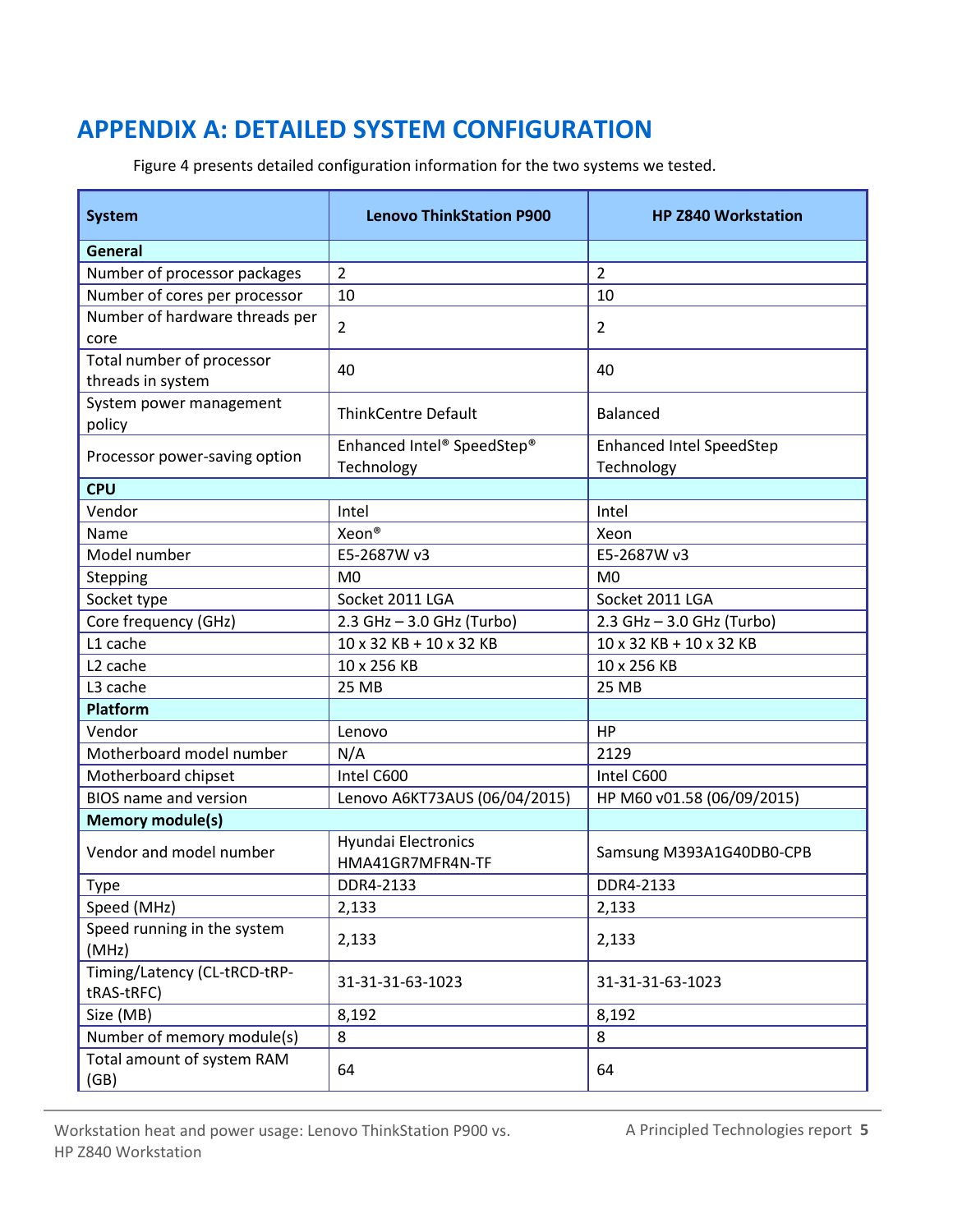| <b>System</b>                           | <b>Lenovo ThinkStation P900</b>           | <b>HP Z840 Workstation</b>                |  |  |
|-----------------------------------------|-------------------------------------------|-------------------------------------------|--|--|
| Channel (Single/Dual/Quad)              | Quad                                      | Quad                                      |  |  |
| <b>Hard disk</b>                        |                                           |                                           |  |  |
| Vendor and model number                 | Seagate ST1000DM003-1ER1                  | Western Digital WD10EZEX-60M              |  |  |
| Number of disks in system               | 1                                         | 1                                         |  |  |
| Size (GB)                               | 1,000                                     | 1,000                                     |  |  |
| Buffer size (MB)                        | 64                                        | 64                                        |  |  |
| <b>RPM</b>                              | 7,200                                     | 7,200                                     |  |  |
| Type                                    | SATA 6.0 Gb/s                             | SATA 6.0 Gb/s                             |  |  |
| Controller                              | Intel C600+/C220+ series chipset          | Intel C600+/C220+ series chipset          |  |  |
|                                         | <b>SATA RAID Controller</b>               | <b>SATA RAID Controller</b>               |  |  |
| Driver                                  | Intel 4.2.0.1136 (02/12/2015)             | Intel 4.2.0.1136 (02/12/2015)             |  |  |
| <b>Operating system</b>                 |                                           |                                           |  |  |
| Name                                    | Windows® 7 Professional                   | Windows 7 Professional                    |  |  |
| <b>Build number</b>                     | 7601                                      | 7601                                      |  |  |
| <b>Service Pack</b>                     | $\mathbf{1}$                              | $\mathbf{1}$                              |  |  |
| File system                             | <b>NTFS</b>                               | <b>NTFS</b>                               |  |  |
| Kernel                                  | ACPI x64-based PC                         | ACPI x64-based PC                         |  |  |
| Language                                | English                                   | English                                   |  |  |
| Microsoft DirectX version               | 11                                        | 11                                        |  |  |
| <b>Graphics</b>                         |                                           |                                           |  |  |
| Vendor and model number                 | NVIDIA <sup>®</sup> Quadro® K4200         | NVIDIA Quadro K4200                       |  |  |
| Type                                    | <b>Discrete</b>                           | <b>Discrete</b>                           |  |  |
| Chipset                                 | Quadro K4200                              | Quadro K4200                              |  |  |
| <b>BIOS</b> version                     | 80.4.fe.0.15                              | 80.4.fe.0.18                              |  |  |
| Total available graphics memory<br>(MB) | 7,887                                     | 36,561                                    |  |  |
| Dedicated video memory (MB)             | 4,096                                     | 4,096                                     |  |  |
| System video memory (MB)                | $\mathbf 0$                               | 0                                         |  |  |
| Shared system memory (MB)               | 3,791                                     | 32,465                                    |  |  |
| Resolution                              | 1,280 x 1,024                             | 1,280 x 1,024                             |  |  |
| Driver                                  | NVIDIA 9.18.13.4803 (04/13/2015)          | NVIDIA 9.18.13.4752 (02/05/2015)          |  |  |
| Sound card/subsystem                    |                                           |                                           |  |  |
| Vendor and model number                 | Realtek High Definition Audio             | Realtek High Definition Audio             |  |  |
| Driver                                  | Realtek 6.0.1.7240 (05/06/2014)           | Realtek 6.0.1.7427 (01/13/2015)           |  |  |
| Ethernet #1                             |                                           |                                           |  |  |
| Vendor and model number                 | Intel Ethernet Connection (2) I218-<br>LM | Intel Ethernet Connection (2) I218-<br>LM |  |  |
| Driver                                  | Intel 12.12.80.19 (09/29/2014)            | Intel 12.12.50.4 (06/12/2014)             |  |  |
| Ethernet #2                             |                                           |                                           |  |  |
| Vendor and model number                 | Intel I210 Gigabit Network<br>Connection  | Intel I210 Gigabit Network<br>Connection  |  |  |
| Driver                                  | Intel 12.11.97.0 (05/15/2014)             | Intel 12.11.97.0 (05/15/2014)             |  |  |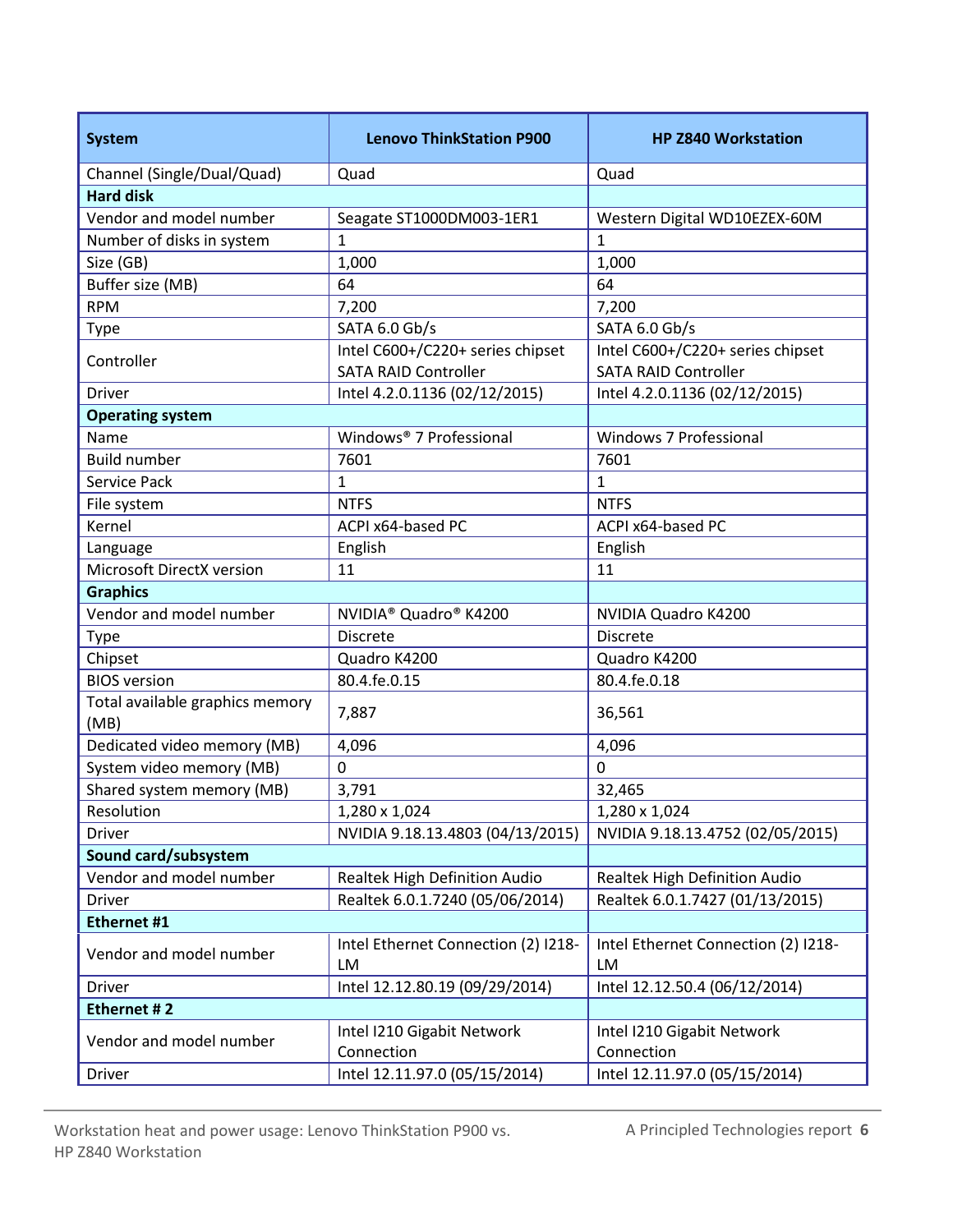| <b>System</b>           | <b>Lenovo ThinkStation P900</b> | <b>HP Z840 Workstation</b> |
|-------------------------|---------------------------------|----------------------------|
| <b>Optical drive(s)</b> |                                 |                            |
| Vendor and model number | LG GHCON                        | <b>HP GUBON</b>            |
| <b>Type</b>             | DVD-RW                          | DVD-RW                     |
| <b>USB ports</b>        |                                 |                            |
| Number                  | 12                              | 10                         |
| Type                    | 8 x USB 3.0, 4 x USB 2.0        | 8 x USB 3.0, 2 x USB 2.0   |
| Other                   | Media Card Reader               | Media Card Reader          |
| <b>Monitor</b>          |                                 |                            |
| Model                   | ViewSonic® VG730m               | ViewSonic VG730m           |
| LCD type                | <b>SXGA LCD</b>                 | <b>SXGA LCD</b>            |
| Screen size             | 17''                            | 17''                       |
| Refresh rate            | 60 Hz                           | 60 Hz                      |
| Maximum resolution      | 1,280 x 1,024                   | 1,280 x 1,024              |

**Figure 4: Detailed configuration information for the test systems.**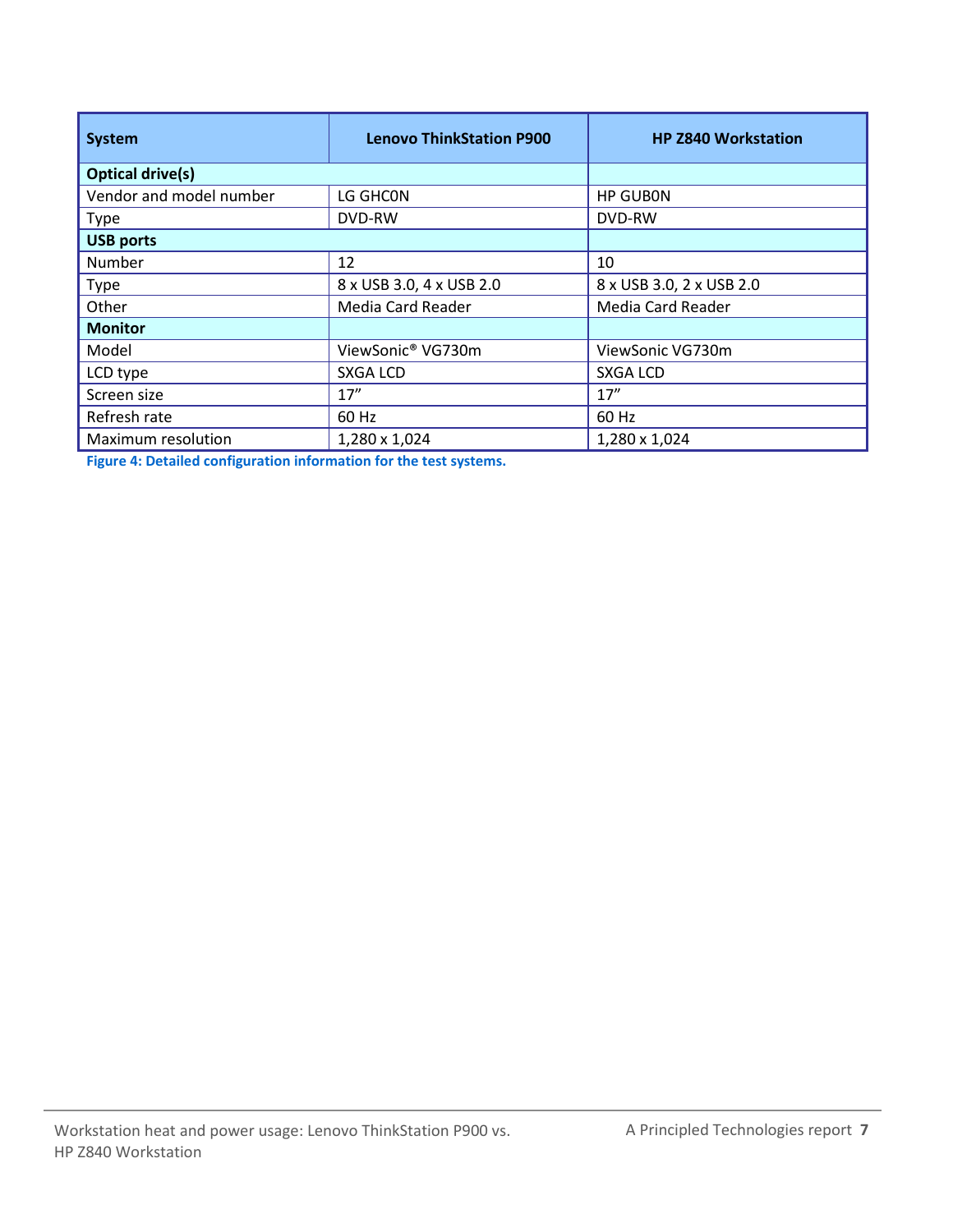# <span id="page-7-0"></span>**APPENDIX B: DETAILED TEST METHODOLOGY**

#### **Measuring surface temperature**

#### **Test requirements**

- Fluke® 2680A Data Acquisition System
- PassMark® BurnInTest™ Professional
- LINPACK benchmark

#### **Measuring system temperature and power while idle**

#### *Setting up the test*

- 1. Set the power plan to the manufacturer's default setting. Set the display brightness to 100 percent: a. Click Start.
	- b. In the Start menu's quick search field, type Power Options
	- c. Move the Screen brightness slider all the way to the right.
- 2. Set the remaining power plan settings as follows:
	- Dim the display: Never
	- Turn off the display: Never
	- Put the computer to sleep: Never
- 3. Disable the screen saver.
- 4. Place the workstation, mouse, keyboard, and display in a windowless, climate-controlled room.
- 5. Attach a Type T thermocouple to the exterior of the workstation at the following locations:
	- Front (Centered in front of Intake fan if there is one, otherwise centered of case)
	- Rear Exhaust fan (Centered)
	- PSU Exhaust fan (Centered)
	- Top (Centered)
	- Side closest to the motherboard (Centered)
	- Side opposite to the motherboard (Centered)
- 6. Configure the Fluke 2680A Data Acquisition System to take measurements from the temperature probes and one ambient temperature probe using the Fluke DAQ software:
	- a. Connect the Type T thermocouples to channels in the Fluke Fast Analog Input module (FAI).
	- b. In the Fluke DAQ software, click each surface temperature channel, select Thermocouple from the list of Functions, and choose T from the list of ranges.
	- c. Label each channel with the location associated with each thermocouple.
	- d. In the Fluke DAQ software, click the ambient temperature channel, select Thermocouple from the list of Functions, and choose T from the list of ranges.
	- e. Label this channel Ambient.
- 7. While running each test, use a Fluke 2680A Data Acquisition System to monitor ambient temperature and temperature at each interior and exterior point.
- 8. Connect the power cord from the workstation to the Extech Instruments 380803 Power Analyzer's DC output load power outlet.
- 9. Plug the power cord from the Power Analyzer's DC input voltage connection into a power outlet.
- 10. Connect a separate host computer to the Power Analyzer using an RS-232 cable. This computer will monitor and collect the power measurement data.
- 11. Turn on the Extech Power Analyzer by pressing the green On/Off button.
- 12. Turn on the host computer.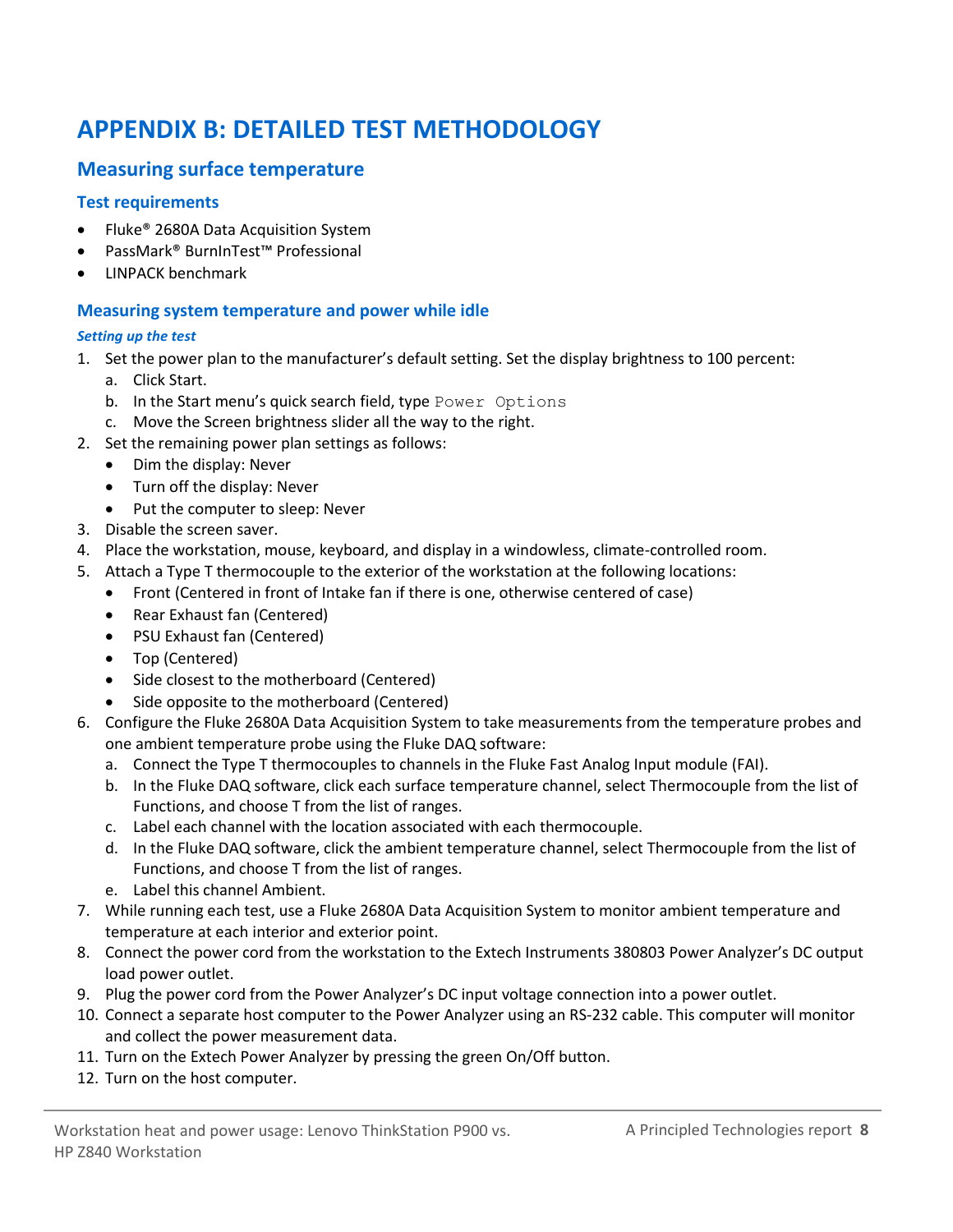- 13. Insert the Extech software installation CD into the host computer, and install the software.
- 14. Once installed, launch the Extech Power Analyzer software, and configure the correct COM port.

#### *Running the test*

- 1. Open Task Manager.
- 2. Bring up an elevated command prompt:
	- Select Windows Start orb.
	- Type cmd and press Control-Shift-Enter.
- 3. Type Cmd.exe /c start /wait Rundll32.exe advapi32.dll, ProcessIdleTasks
- 4. Do not interact with the system until the command completes.
- 5. Watch Task Manager and wait for disk activity to end before running the test.
- 6. Start the Fluke 2680A data logger using the Fluke DAQ software, and begin recording power with the Extech Power Analyzer.
- 7. Allow the workstation to sit idle for 1 hour.
- 8. After 1 hour, stop the Fluke 2680A data logger using the Fluke DAQ software, and stop the Power Analyzer data logger.
- 9. Export the thermal measurements to a CSV file. The Power Analyzer creates a CSV file as it collects that data.
- 10. Use the thermal measurement CSV file to find and report the average temperature measured at each location during the test.
- 11. Use the Power Analyzer CSV to calculate the average power draw in watts during the test.
- 12. Power the workstation off for 1 hour, and allow it to return to room temperature.
- 13. Repeat steps 1 through 9 two more times.

#### **Measuring system temperature and power while under load**

#### *Setting up the test*

- 1. Download PassMark BurnInTest Professional 7.0 from [www.passmark.com/products/bit.htm.](http://www.passmark.com/products/bit.htm)
- 2. Double-click bitpro x64.exe to run setup.
- 3. At the Welcome screen, click Next.
- 4. Accept the license agreement, and click Next.
- 5. At the Choose Install Location screen, accept the default location of C:\Program Files\BurnInTest, and click Next.
- 6. At the Select Start Menu Folder screen, click Next.
- 7. At the Ready to Install screen, click Install.
- 8. At the Completing the BurnInTest Setup Wizard screen, deselect View Readme.txt, and click Finish to launch BurnInTest.
- 9. At the Purchasing information screen, copy and paste the Username and key, and click Continue.
- 10. At the Key accepted screen, click OK.
- 11. Select Test selection and duty cycles from the Configuration menu item.
- 12. Set Auto Stop to 120 minutes.
- 13. Select CPU, 2D Graphics, 3D Graphics, RAM, and Disk(s), and deselect all other subsystems.
- 14. Set load to 100 for each of the above selected subsystems, and click OK.
- 15. Select Test Preferences from the Configuration menu item and set or verify the following by clicking on each tab:
	- Disk: select C: drive
	- Logging: select Turn automatic logging on
	- 2D Graphics: select All available Video Memory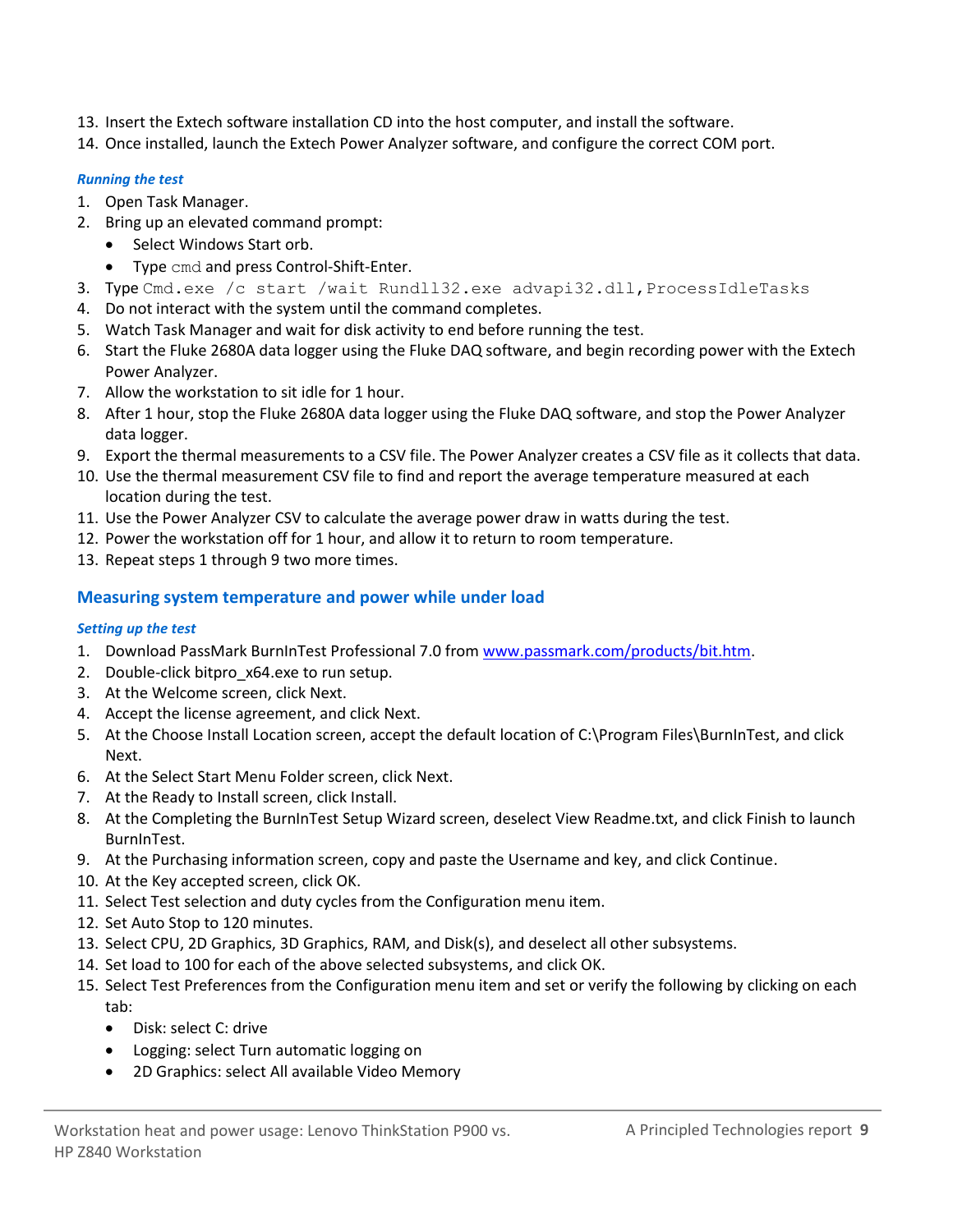- 3D Graphics: use defaults
- CPU: use defaults
- 16. Unpack the LINPACK benchmark and adjust the number of instances, problem size, and leading dimension size so that the CPU is at 100% utilization, and the memory is as close to 100% utilization as possible. For example, for a system that has 8 threads:
	- a. Open the Instance1 directory.
	- b. Edit the runme xeon64 batch file.
	- c. Set the OMP\_NUM\_THREADS= 8 (this number depends on how many threads the system has)
	- d. Delete the two echo lines, and save the batch file.
	- e. Repeat steps a-e for each LINPACK Instance that needs to be run. (This is done by trial and error on each system until CPU and RAM utilization is as close to 100% as possible.)
	- f. Once it is determined how many instances are needed, you are ready to start the test.

#### *Running the test*

- 1. Boot the system and launch PassMark BurnInTest by double-clicking the desktop icon.
- 2. Open Task Manager.
- 3. Bring up an elevated command prompt:
	- a. Select Windows Start orb.
	- b. Type cmd and press Control-Shift-Enter.
- 4. Type Cmd.exe /c start /wait Rundll32.exe advapi32.dll, ProcessIdleTasks Do not interact with the system until the command completes.
- 5. Watch Task Manager and wait for disk activity to end before running the test.
- 6. Click Start Selected Tests in the BurnInTest V7.0 Pro screen, and double-click the LINPACK benchmark batch file.
- 7. Once RAM levels have reached the desired level, close to 100%, start the Fluke 2680A data logger using the Fluke DAQ software, and begin recording power with the Extech Power Analyzer.
- 8. After 1 hour, stop the Fluke 2680A data logger using the Fluke DAQ software, and the Power Analyzer data logger.
- 9. Export the thermal measurements to a CSV file. The Power Analyzer creates a CSV file as it collects that data.
- 10. Use the thermal measurement CSV file to find and report the highest temperature measured at each location during the test.
- 11. Use the Power Analyzer CSV to calculate the average power draw in watts during the test.
- 12. Power the workstation off for 1 hour, and allow it to return to room temperature.
- 13. Repeat the steps 1 through 12 two more times.

#### **Measuring power consumption**

To record each workstation's power consumption during each test, we used an Extech Instruments [\(www.extech.com\)](http://www.extech.com/) 380803 Power Analyzer/Datalogger. We connected the power cord from the server under test to the Power Analyzer's output load power outlet. We then plugged the power cord from the Power Analyzer's input voltage connection into a power outlet.

We used the Power Analyzer's Data Acquisition Software (version 2.11) to capture all recordings. We installed the software on a separate Intel processor-based PC, which we connected to the Power Analyzer via an RS-232 cable. We captured power consumption at one-second intervals. We then recorded the power usage (in watts) for each system during the testing at one-second intervals. To compute the average power usage, we averaged the power usage during the time the system was producing its peak performance results.